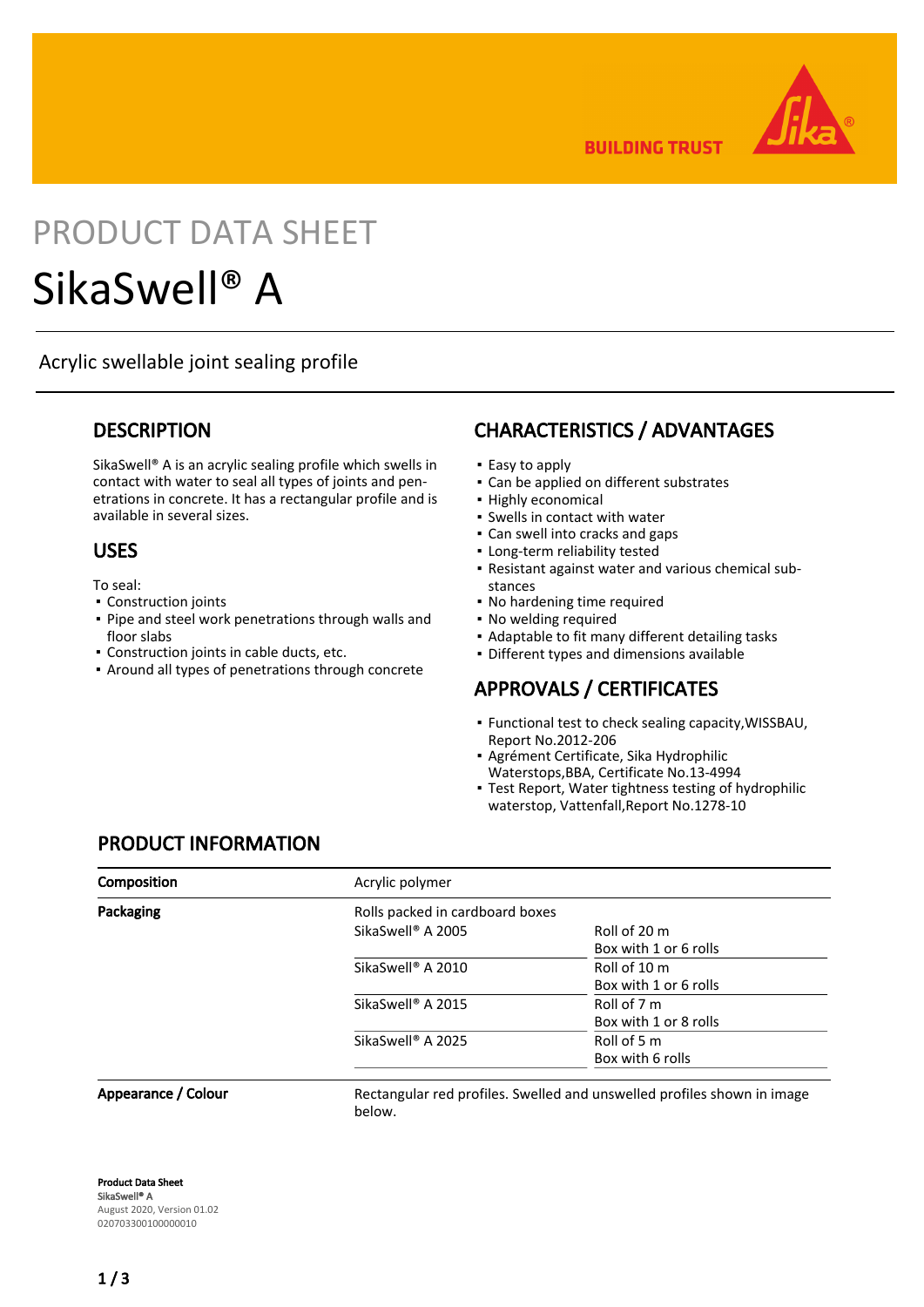

| <b>Shelf life</b>         | 36 months from the date of production |                                                                                                                                                                                |                 |  |
|---------------------------|---------------------------------------|--------------------------------------------------------------------------------------------------------------------------------------------------------------------------------|-----------------|--|
| <b>Storage conditions</b> |                                       | The product must be stored in original, unopened and undamaged sealed<br>packaging in dry conditions at temperatures between +5 °C and +35 °C. Al-<br>ways refer to packaging. |                 |  |
| <b>Dimensions</b>         | Type                                  | Width                                                                                                                                                                          | Height          |  |
|                           | SikaSwell <sup>®</sup> A 2005         | $20 \text{ mm}$                                                                                                                                                                | 5 mm            |  |
|                           | SikaSwell <sup>®</sup> A 2010         | $20 \text{ mm}$                                                                                                                                                                | $10 \text{ mm}$ |  |
|                           | SikaSwell <sup>®</sup> A 2015         | $20 \text{ mm}$                                                                                                                                                                | $15 \text{ mm}$ |  |
|                           | SikaSwell <sup>®</sup> A 2025         | $20 \text{ mm}$                                                                                                                                                                | $25 \text{ mm}$ |  |

### TECHNICAL INFORMATION

| <b>Swelling</b>     | Time                                                                                            | Demineralised water | 5 % saline solution |  |
|---------------------|-------------------------------------------------------------------------------------------------|---------------------|---------------------|--|
|                     | 3 days                                                                                          | $^{\sim}100\%$      | $^{\sim}60%$        |  |
|                     | 7 days                                                                                          | $^{\sim}$ 150 %     | $^{\sim}100\%$      |  |
|                     | 14 days                                                                                         | $^{\sim}200%$       | $^{\sim}$ 120 %     |  |
|                     | 21 days                                                                                         | $^{\sim}$ 220 %     | $^{\sim}$ 140 %     |  |
| Swelling pressure   | $\leq$ 16 bars after 3 days stored in tap water                                                 |                     |                     |  |
| Service temperature | 0 °C min. $/$ +50 °C max.                                                                       |                     |                     |  |
| <b>SYSTEMS</b>      |                                                                                                 |                     |                     |  |
| System structure    | The following system products must be used:<br><b>SikaSwell</b> ® A<br>• SikaSwell® S-2 Sealant |                     |                     |  |

### APPLICATION INFORMATION

| Substrate moisture content | Dry or matt damp. Do not apply in construction joints when standing water<br>is existing.                                                                                    |  |
|----------------------------|------------------------------------------------------------------------------------------------------------------------------------------------------------------------------|--|
| Ambient air temperature    | $+5$ °C min.<br>For installation below +5 °C ambient temperature, special measures are re-<br>quired in accordance with relevant national regulations and Sika guidelines    |  |
| Substrate temperature      | $+5$ °C min.<br>For installation below +5 °C substrate temperature, special measures are<br>required in accordance with relevant national regulations and Sika<br>guidelines |  |



**BUILDING TRUST**